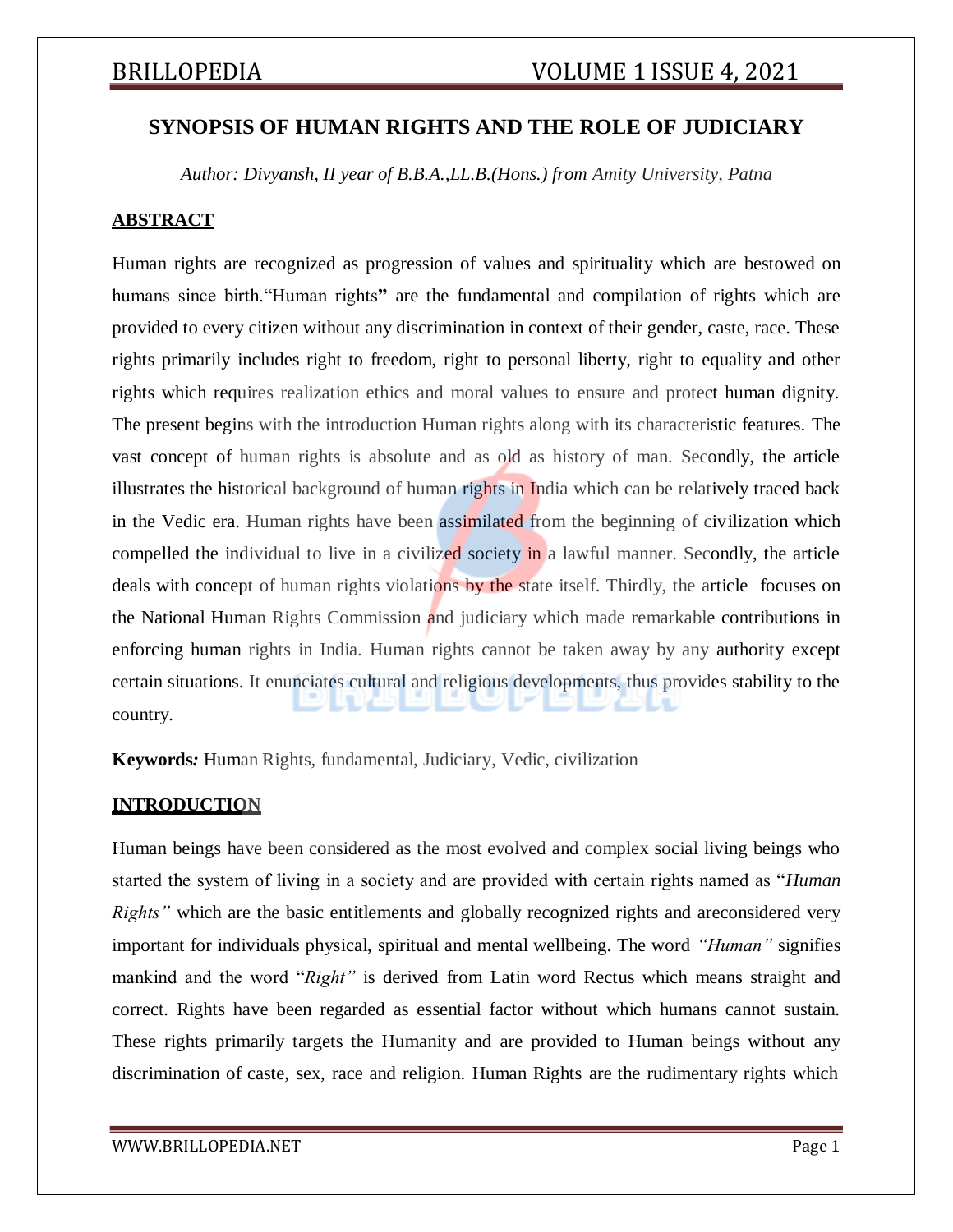ensures that people are measured with respect, balance and harmony. Human Rights are a part of global law and guarantees dignity as human beings.

### "*All Human Beings are born free and equal in dignity and rights"<sup>1</sup>*

The acceptance of human rights has come into acknowledgement because of individual's long struggle. Every person is equal in the aspects of law and no person shall be deprived of their fundamental rights. Human Rights aims at protecting people from religious and political abuses happening all around. The foundation of Human Rights is absolute and not a new concept.The objective andbelief of Human Rights isto ensure that everyone is treated with respect in the society

### **CHARACTERISTIC FEATURES OF HUMANRIGHTS**

Human rights are the sets of principles concerned with dignity and equality. These rights can be described as the basic right which includes right to life, freedom from torture, freedom of speech, right to freedom to religion. These are moral claims which are articulated and named asHuman Rightswhich is inalienable in all individuals without discrimination on the basis of caste, race, ethnic background.

- **Human Rights are Universal***:* Human Rights are Universal in nature because everyone possesses equal rights regardless of their gender, caste, race, ethnic background and where they live. No privileged people can possess monopoly over Human rights. Human nature is inherent with values such as equality, divinity and dignity.
- **Human Rights are Inalienable:** Human rights are such rights which cannot be given away or humans cannot renounce such rights just because they are not inherited by any authority. Human rights cannot be bought or earned in any way.
- **Human Rights are Irrevocable in nature:** Human Rights are Irrevocable which means no authority can curtail such rights from humans which are sacrosanct. These rights begin from birth and originates fromthe social nature of Humans.

[WWW.BRILLOPEDIA.NET](http://www.brillopedia.net/) **Page 2** 

<sup>1</sup>United Nations, *Universal Declaration of Human Rights*, Available at: https:/[/www.un.org/en/about-us/universal](http://www.un.org/en/about-us/universal-)declaration-of-human-rights, (Accessed: August 15, 2021, 9.30 PM)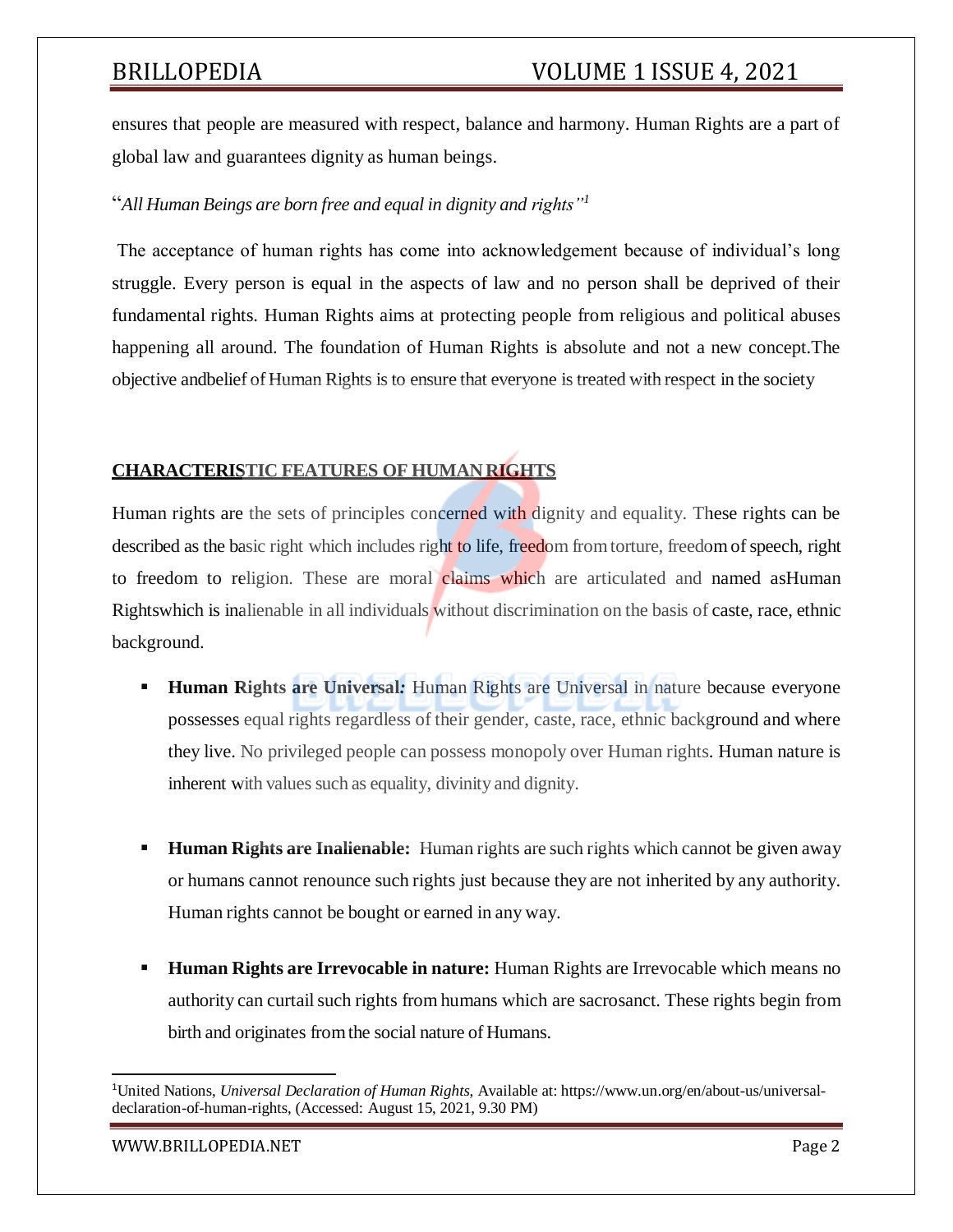- **Human Rights are Important and Necessary:** The ethics and societal welfaredevelopments of individual sounds impossible without Human Rights. Thus, these are considered the basis of the survival. Human Rights are regarded as *"Indispensable"* as they provide a satisfactory environment to develop moral values of society.
- **Human Rights Advocates Dignity:** The major concern of Human Rights is to treat others with dignity and respect whether the person is rich or poor, male or female. No one should be discriminated on the grounds of ethnicity, age, religion, caste or on the basis of their sexual orientation. Dignity should be properly maintained among individuals.
- **Human Rights are Participative in nature:** Everyone should have the right to participate in the decision- making process and are entitled to make contribution in economic, social and political issues.
- **Human Rights are Dynamic:** Human Rights are dependent on the change in economic, social, political structures of the state. Therefore, they are ever changing in nature and goes on expanding.

# **HISTORY OF HUMAN RIGHTS IN INDIA<sup>DIO</sup> DE DE LE CHI**

The contemporaneous history of Human rights has evolved over centuries which can be traced from the *Vedic*period. India ingrained the theory of human rights which were later discovered by the West. Humans struggled for their existence since the beginning of the history for achieving freedom and liberty. The struggle led to the beginning of the concept of Human Rights in India. Human Rights assumed to be *Equality* in the Vedic era. Human Rights have been regarded asthe crystallisation of moral values from the historical point of view which has become a great aspect on international contemporary interests

### **Ancient India**

The ancient period articulated informative ideas to promote harmony and freedom in India. The concept of Human Rights seemed to be in rudimentary form. The ancient history generously encouraged dignity and equality among people. In ancient period, Kautilyawas the one who requested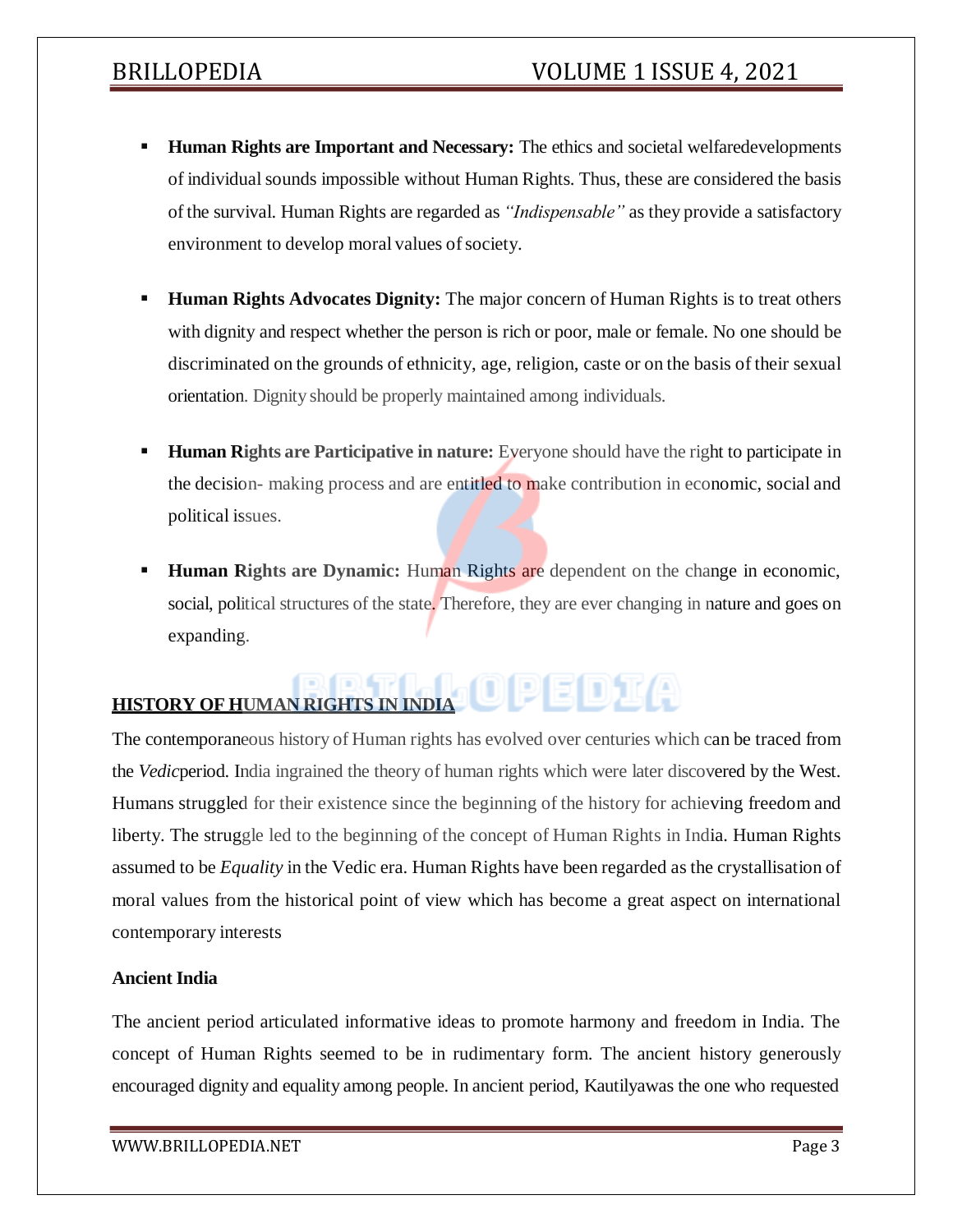# BRILLOPEDIA VOLUME 1 ISSUE 4, 2021

the king to protect the rights of peoplewhich was considered a tremendous step towards enforcement and protection of man rights. In theHindu empire, people enjoyed several rights. Also, *Ashoka* broadly worked on the protection of Human rights by establishing a welfare state and providing people with opportunities. His chief motive wasto promote Liberty. The Ancient India mainly stood for empowering and encouraging freedom, liberty and dignity by developing ideas on Human Solidarity.

#### **Medieval India**

The Medieval Era popularly known as Pre-Mughal period or the Muslim era. Hindus were abruptly criticised by the Muslim fundamentalists because they constrained on Hindu communities to follow their culture and religion. They were strictly told that they don't deserve any rights due to which the Indian leaders started feeling that their rights have been infringed. But during the rule of *Akbar*, certain positive changes were brought like Hindus were made free to practice their own customs and religion. Great importance was given on Secularism and Unity. During this period, popular movements like the "*Bhakti*" in Hindus and "*Sufi"* movement in Islam emerged which made excellent remarkable contributions in the enforcement of Human Rights

#### **British Era**

Major enhancements of Human rights were made during the British era. Indians were brutally tortured by the Britishers in context of their religion, race and colour. Their rights were totally infringed in the colonial period. Furthermore, high demands for the basic fundamental rights shared rising and soon appeared in the Constitution in the form of Bill 1895. The Bill contained the provisions of right to freedom, equality, right to Expression and personal liberty. Later, in 1927 a committee was formed which suggested several fundamental rights to be abolished. The Constitution of India then incorporated several Fundamental rights suggested by the committee

#### **CONCEPT AND TYPES OF HUMAN RIGHTS VIOLATIONS**

The human rights violation is a curse to humanity. Instances of heinous torture, violence are coming on regular basis. It is the duty of the state to maintain the social framework by implementation of laws. The state is lawfully bound to protect citizens rights but if it fails to do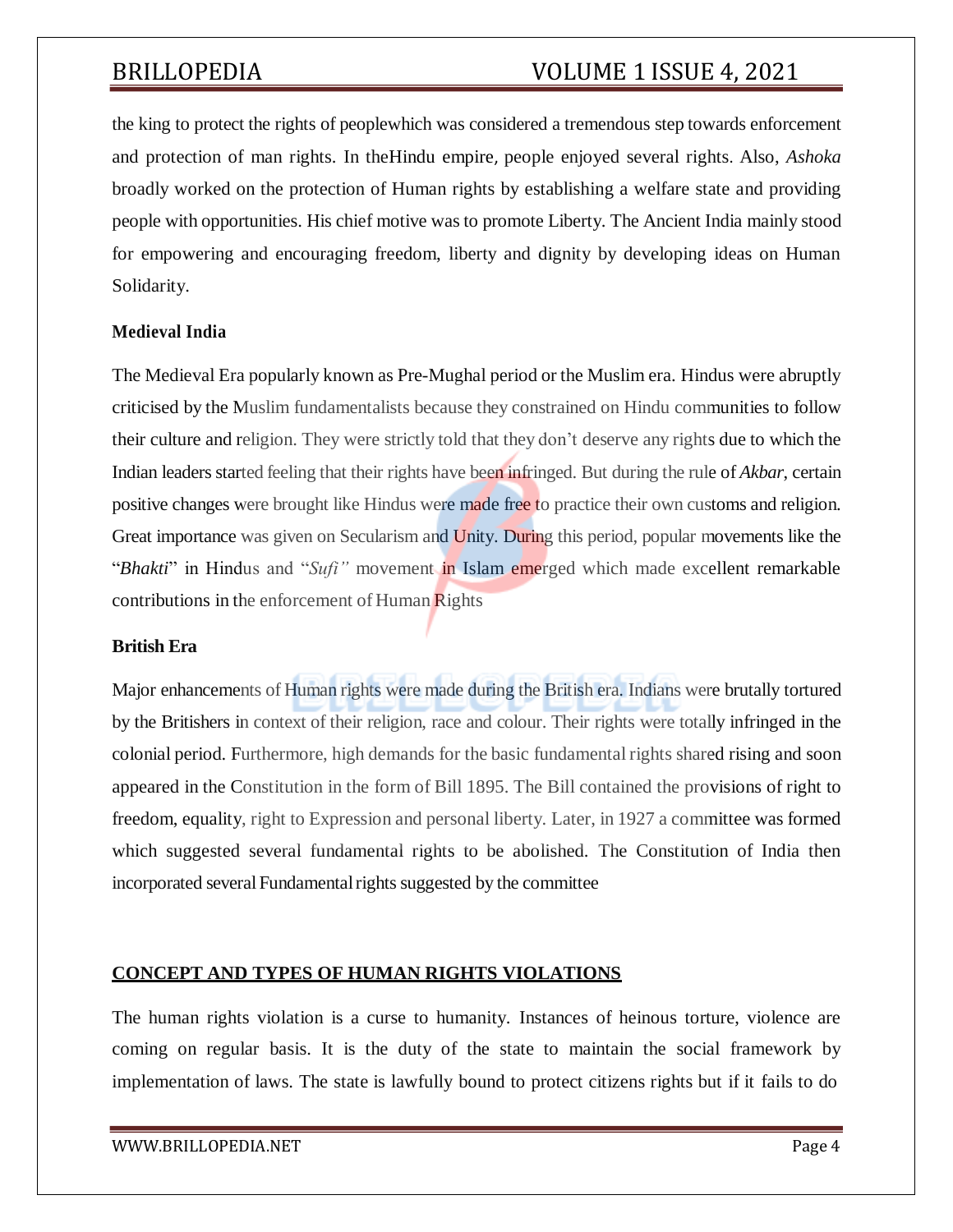# BRILLOPEDIA VOLUME 1 ISSUE 4, 2021

so then, it results in human right violation. States indirectly or directly commits Human rights violation by involving police, judges and government officers.The cases of extreme torture in extrajudicial killings addressed the accountability for police abuses. The Human rights violation mainly arises when the state does nothing to stop the conflicts arised between the vulnerable groups in the society.The ramification of violations affects people drastically.

The **"**Civil and political rights**"** which signifies right to personal liberty, right to equality, right to fair trial and are regarded as first generation rights seemed to be violated in many ways such as arbitrary arrest and torture. These violations mostly happen during world wars. Sexual exploitation among woman, child labour, religious discrimination and Human trafficking are the serious issues happening all around. The "Economic and Social rights" which addresses right to education, right to physical health, right to work are also violated by the States. The violations can be in the form of denying services related to healthcare, discriminating at work place, not paying wages, segregating childrens on their disabilities in terms of education and subjugation of women.

### **CAN HUMAN RIGHTS BE TAKEN AWAY FROM INDIVIDUALS?**

An individual's right cannot be taken away from them, which signifies irrevocable nature of human rights. The Universal Declaration of Human rightsclearly states that no authority nor the state can perform any such act which results in the destruction of persons rights. Human rights<sup>2</sup>cover virtually every area of human activity. On televisions, social media and on newspapers, we see tragic incidents of human rights abuses, murder, racism and domestic violence.

**"***No person shall be subjected to inhuman treatments and heinous torture. The Universal Declaration of Human rights proved that India incorporatedthe subject of human rights when the constitution was adopted".*

Human rights can be restricted in specific situations especially when a person breaks the law. There has been a tremendous growth in the perception on people in the last few decades. It is

[WWW.BRILLOPEDIA.NET](http://www.brillopedia.net/) Page 5

<sup>2</sup>Australian Human Rights Commission, *An Introduction to Human rights,* Available at: https://humanrights.gov.au/our-work/education/introduction-human-rights , (Accessed: Aug 17, 2021, 5.30 PM)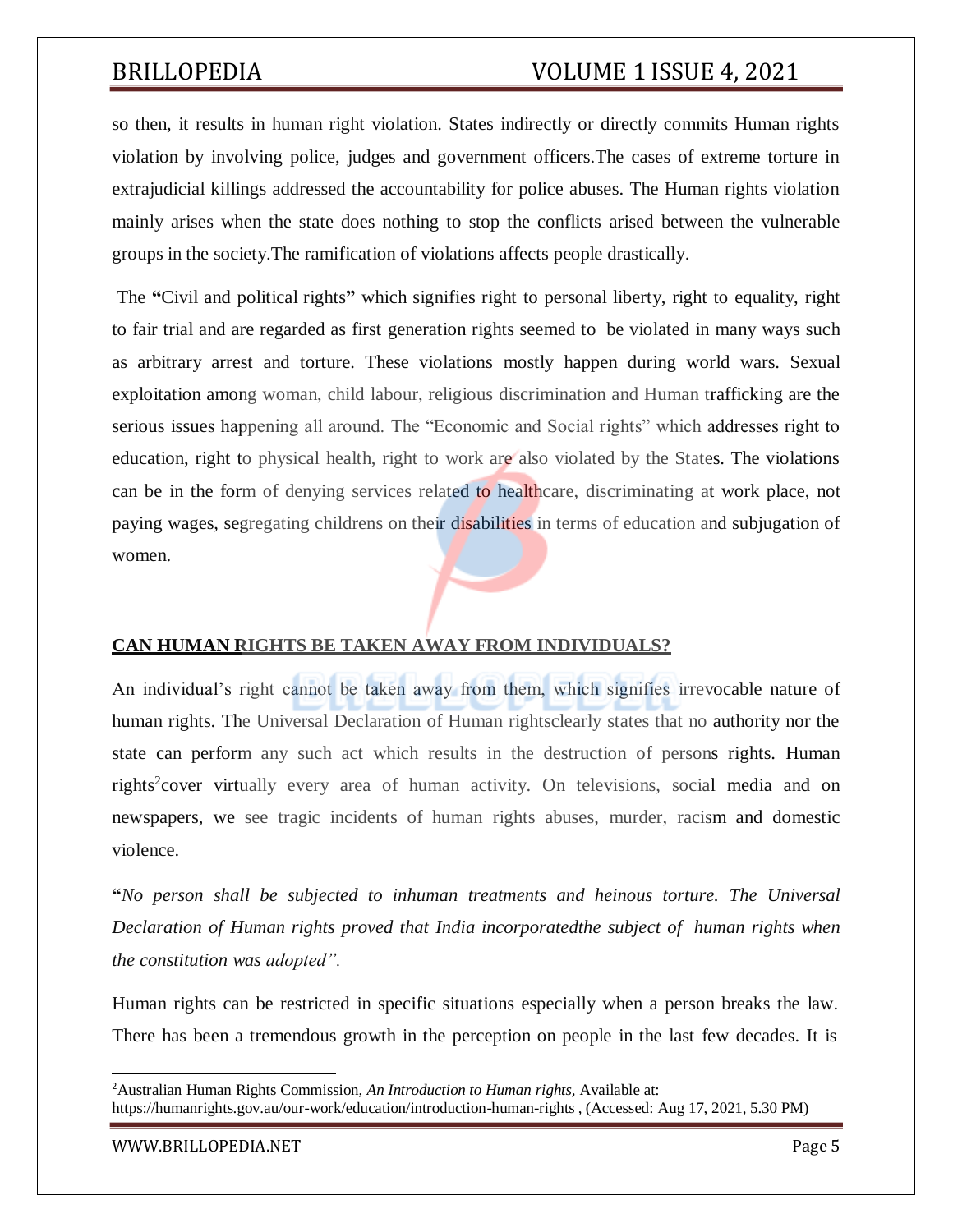easy to promote equality and justice when people understand human rights and can offer informative solutions of specific problems in the society.

#### **ROLE OF NATIONAL HUMAN RIGHTS COMMISSION**

*"National Human Rights Commission is a unique body which comprises of few National Human Rights Institutes withChief Justice as its Chairpersons and plays a proactive and supplementary role in coordinating with such institutes from the Human Rights perspective "*

The concept of human rights has been expanded through judicial activism. India showed eagerness in strengthening the national institutes for human rights protection. National Human Rights Commission which has been established by the Parliament on  $12<sup>th</sup>$  October 1993 under the Human Rights Act, 1933 has aimed at performing commendable job during its existence by dealing with certain human rights issues. NHRC plays a pivotal role and has basic functions to safeguard the rights of individual. The functions of National Human Rights Commission is to:-

- I. To actively intervene and conduct grievances related to the matters of human rights violations such as violations of tight to equality, liberty and freedom. It can keep a regular check on the detainees by visiting jails and can make recommendations to the government.
- II. National Human rights Commission keeps a check on the unemployment cases and can suggest certain measures to the same.
- III. To promote and spread proper awareness and undertakes research among the massesand introduces individual to the mechanics of human rights
- IV. The members of National Human rights commission can ensures the implementation of international human rights according to International treaties.
- V. NHRC has the power to intervene in Judicial proceedings adhering to Human Rights abuses.

### **HUMAN RIGHTS AND THE INDIAN JUDICIARY**

#### [WWW.BRILLOPEDIA.NET](http://www.brillopedia.net/)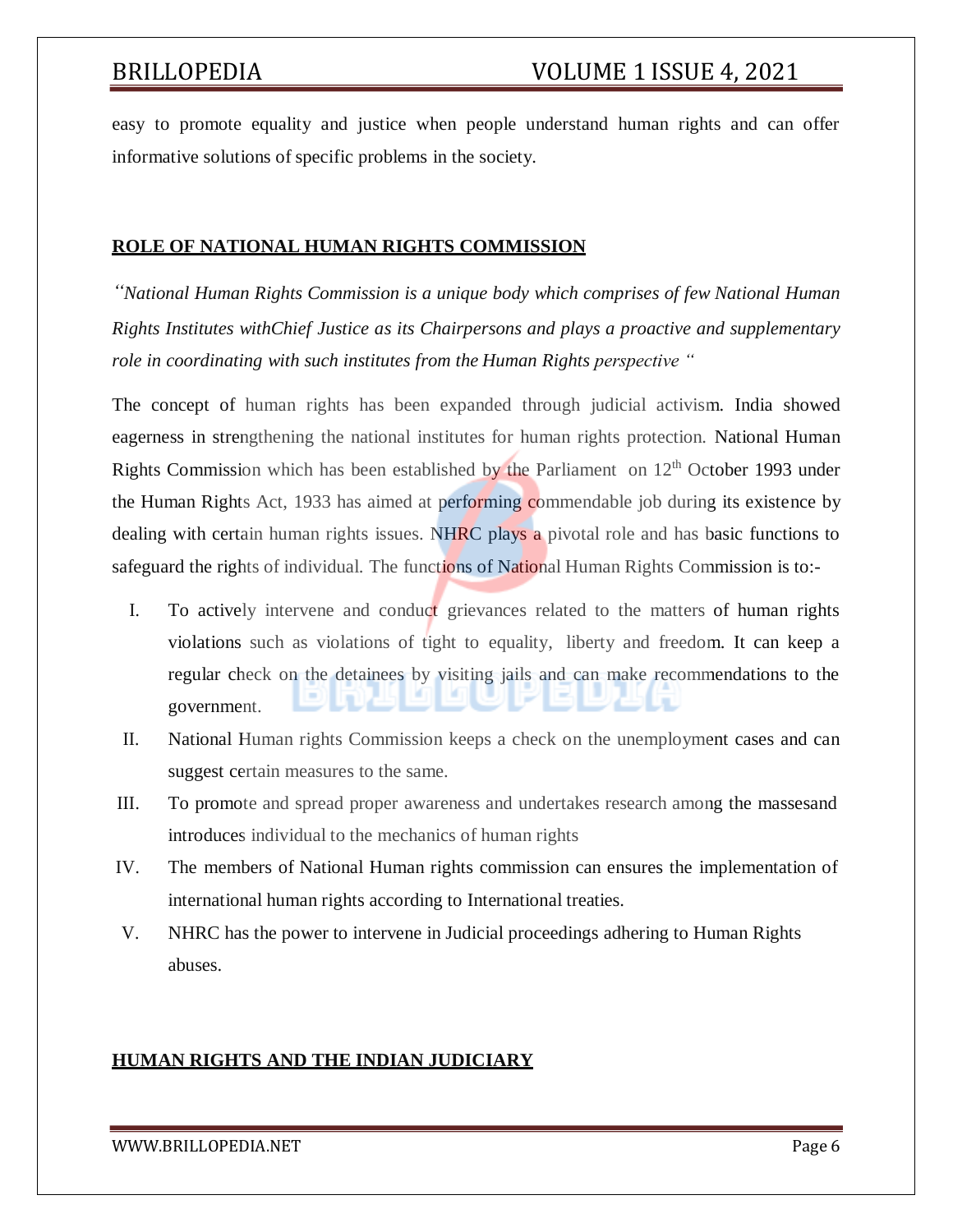*"Judiciary is considered as the guardian and armour of human rights which protects the enumerated rights of people granted by the Constitution of India*"

The lower marginalised and oppressed sections of the society are prone to Human rights abuses. The independent part of the government i.e; judiciary plays a crucial role in enforcing the constitutional rights from states. It has been noticed that the Indian courts protects the human rights with little success. There are end numbers of reforms in Indian Judiciary to address human rights.The supreme court of India articulated remarkable contribution to protect human rights and enlarged the aspects of fundamental rights.The sanction is provided to the Judiciary by the Constitution for delivering justice which is a task to safeguard rights of Indian citizens.

Police machinery is essential machinery in enhancing human rights. The sensitive nature and political pressure from leaders make it onerous for the police to investigate the violations. Many atrocities cases were in hands of police and Narcoanalysis was quite common techniques used by police for the accused to secure a confession. In *Smt. Selvi Vs. State of Karnataka*<sup>3</sup>, the supreme court declared that Narcoanalysis, lie detection tests violates the fundamental rights guaranteed by the Constitution. These practices cannot be forcibly tested on any individual without prior consent. Article 21 deals with the personal liberty which means that the protection of life is granted.

Similarly in the case of *Sunil Batra Vs. Delhi Administration<sup>4</sup>*, the supreme court observed that Article 21 excludes deprivation of liberty. Also, the court addressed the distinction of physical and mental privacy and rejected the doctrine of hands off. Further the court also laid down importance of choice to speak and intersection with personal autonomy. Therefore, judiciary played an important role by introduced new scopes of rights for people to enjoy their rights. Numerous cases of human rights have been protected by the Supreme Court against prisoners. The excellent functioning of the judiciary showed that it exercised its power in innovative way by devising new strategies to ensure the protection of human rights.

[WWW.BRILLOPEDIA.NET](http://www.brillopedia.net/) Page 7

<sup>3</sup>2010 (7) SCC 263 <sup>4</sup>AIR 1978 SC 1675